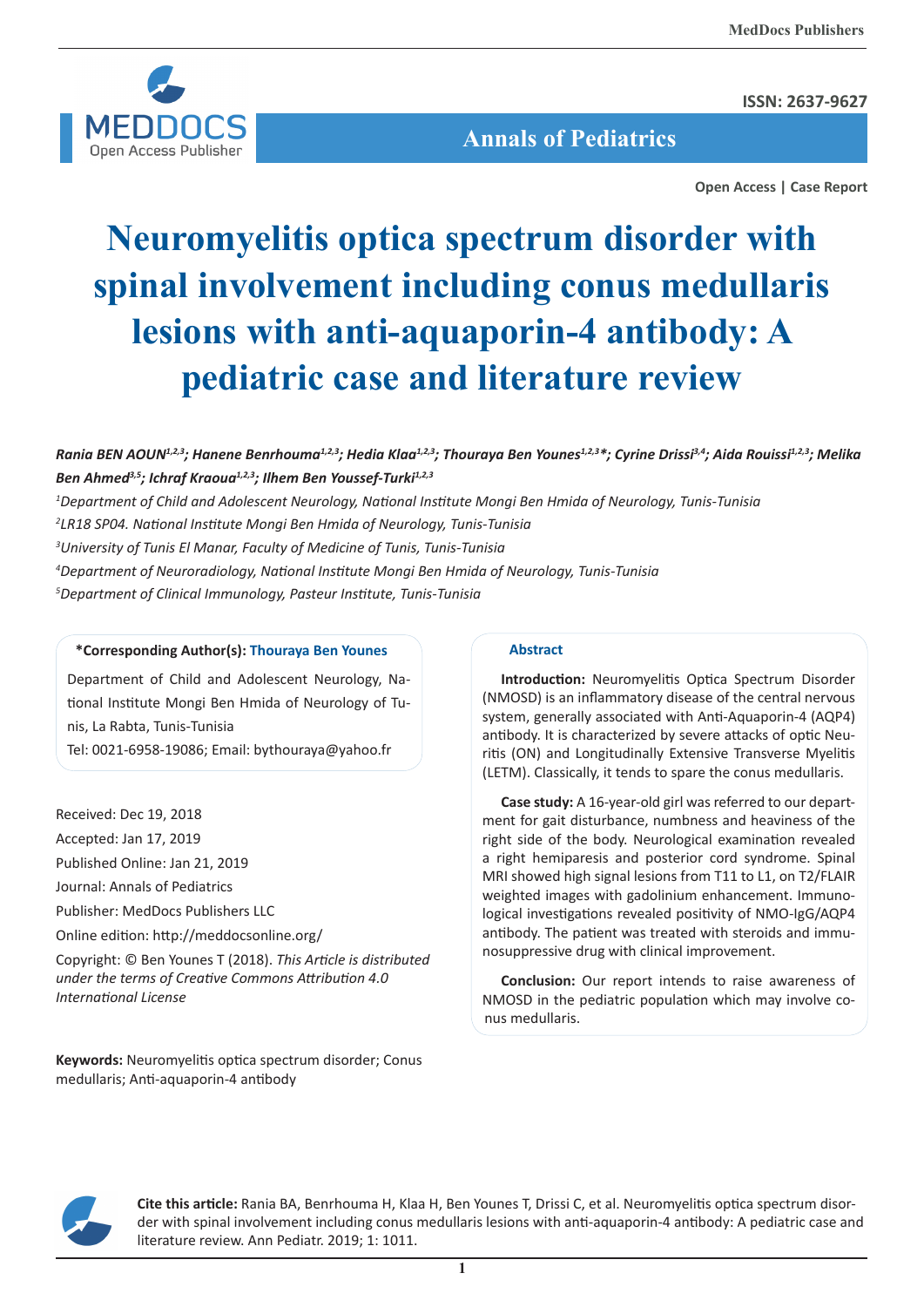**MedDocs Publishers**

# **Introduction**

Neuromyelitis Optica Spectrum Disorder (NMOSD) is a rare group of demyelinating syndrome of the central nervous system and an autoimmune astrocytopathic disease associated with Anti-Aquaporin-4 (AQP4) antibody [1]. Many studies have proven that NMOSD lesions have a tendency to be localized in the site of AQP4 expression such as spinal cord, white matter, hypothalamus, thalamus, third or fourth periventricular and midbrain [1,2]. The most common locations in spinal cord involvement are typically the cervical and thoracic ones [1]. Nonetheless, there are few reports on the conus medullaris lesions in NMOSD. Here we report the first pediatric case of a 16 year-old girl with anti AQP4 antibody positive NMOSD with conus medullaris involvement on Magnetic Resonance Imaging (MRI).

# **Case study**

A 16-year-old Tunisian girl had medical personal history of corne alectasia and no family history of autoimmune disease. At the age of 15, she presented with numbness and heaviness in the right side of the body that spontaneously disappeared within a month. Neurological examination was normal. Brain MRI was normal. Spinal MRI showed right posterior and lateral cervical cord lesions (C3-C4) with no contrast enhancement. Eight months later, she presented with progressive numbness and heaviness on the same side with gait disturbance. Neurological examination revealed a right-sided hemiparesis predominant in the lower limb and posterior cord syndrome. The rest of the exam was normal including the absence of bowel, bladder or visual signs. Brain MRI was normal. Spinal MRI showed high signal lesions from T11 to L1, on T2/FLAIR weighted images with gadolinium enhancement (Figure 1).



**Figure 1:** High signal lesions from T11 to L1, on T2 weighted images (a) with gadolinium enhancement (b).

Cerebrospinal Fluid (CSF) showed 10 el/mm<sup>3</sup> white cells, glucose level was 3.55 mmol/l (with corresponding serum glucose level of 3.7 mmol/l) and protein level of 0.2 g/l (normal <0.4g/l), no oligoclonal bands and IgG index was 0.63 (normal <0.65). Immunological investigations revealed positivity of NMO-IgG/ AQP4 antibody. Cyanocobalamin level was normal. The diagnosis of NMOSD was made. The patient was treated by Intra Venous Methyl Prednisolone (IVMP) at the dose of 30 mg/kg/d for 5 days with significant improvement of motor signs. She had a persistent mild signs of right hemiparesis. The patient was discharged with oral prednisone at the dose of 1 mg/kg/d and azathioprine at the dose of 2 mg/kg/d. She had no longer posterior cordonal signs, and no deficit other than a mild pyramidal sign (right Babinski sign).

## **Discussion**

We report the first pediatric case with conus medullaris involvement in NMOSD with positive AQP4 antibody. Only 9 cases were described in the literature (Table 1) [1,3-5]. The youngest case was 21 years-old reported by Sapnar et al [4].

Chitnis et al reported that the Wingerchuk 2006 criteria were 49% sensitive for a diagnosis of pediatric NMO, while the 2015 updated international panel for NMO diagnosis criteria were 97% sensitive and can be applied to children [6] .

An early diagnosis is mandatory to start treatment at an early stage and prevent relapses and disability progression in NMOSD. In acute attacks high doses of Intra Venous Methyl Prednisolone (IVMP) are recommended, as used in our patient. Moreover, recent studies have shown improved outcomes in patients treated with IVMP and plasma exchange compared to IVMP alone [2,7].

The maintenance treatment to avoid relapses includes oral and low-dose of steroids associated with a non-specific immunosuppressant drug (azathioprine, tacrolimus, mycophenolatemofetil) [2,7,8] .

Conus lesions are overlooked as neuroimaging obtained typically in suspected NMOSD includes only the cervical and thoracic spinal cord [1].

To our knowledge, it is important to have in mind conus medullaris involvement possibility in children with AQP4 antibody positive NMOSD, therefore, lumbosacral MRI may be significantly valuable for early diagnosis and treatment.

| Ref               | Age $(y)/$<br>Gender | <b>Clinical features</b>                                                                                                                                                                                                                   | Age of<br>onset $(y)$ | <b>MRI</b>                                                                                                                                                        | <b>Treatment</b> | Evolution |
|-------------------|----------------------|--------------------------------------------------------------------------------------------------------------------------------------------------------------------------------------------------------------------------------------------|-----------------------|-------------------------------------------------------------------------------------------------------------------------------------------------------------------|------------------|-----------|
| $\lceil 1 \rceil$ | 25/F                 | Nausea, vomiting, progressive<br>numbness in the lower extremity,<br>progressive bilateral visual loss,<br>dysuria, incontinence, loss of con-<br>sciousness, absent joint position<br>and vibration sensations.                           | 25                    | Right frontal, temporal<br>lobe, hippocampus le-<br>sions, without gadolinium<br>enhancement; C5-C6 cervical<br>vertebra, and T2-L1 thoracic<br>vertebra lesions. | UK               | UK        |
| $\lceil 2 \rceil$ | 47/F                 | Progressive weakness of lower<br>limbs and gait disturbance. Hypo-<br>esthesia below the C6 vertebra,<br>absent joint position and vibration<br>sensations Abdominal pain with<br>belt-shaped numbness, urinary<br>and fecal incontinence. | 47                    | Bilateral frontal lesions,<br>without gadolinium enhance-<br>ment; high signal lesions over<br>C2-3, C6-8 and L1-3 on T2-<br>weighted images.                     | UK               | UK        |

**Table 1:** Reported cases with AQP4-antibody positive NMOSD with conus medullaris involvement.